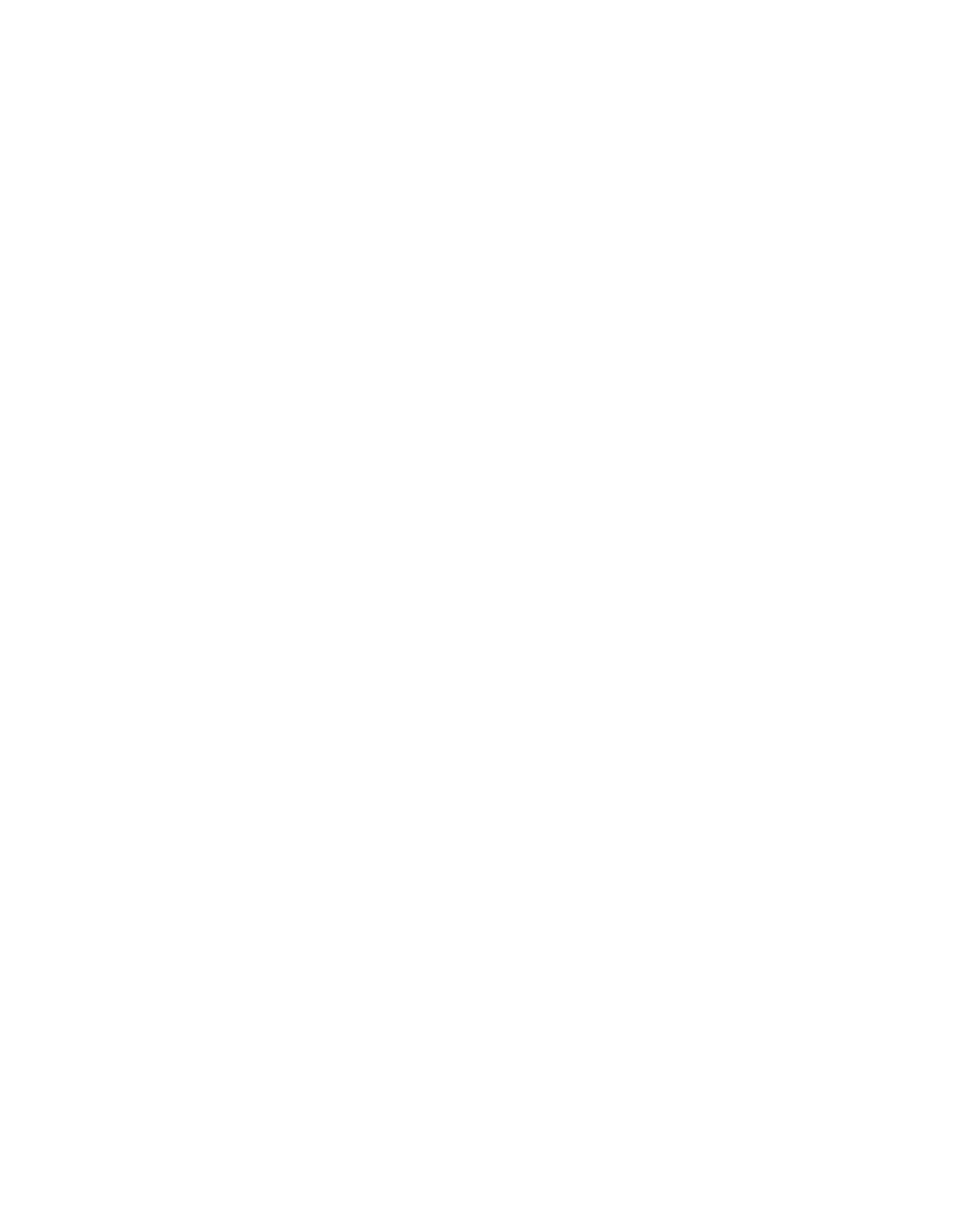

**2022 Summer Sports Camps**



**Please read carefully and fill out entire form.** Note - Participation in all Club programs (including athletics) requires a 2022 Summer Club membership. Thank you!

| <b>Child's First Name</b>                      |          |                                  |            | Gender |                 |                | M               |                         |                 | F               |                 |                 |
|------------------------------------------------|----------|----------------------------------|------------|--------|-----------------|----------------|-----------------|-------------------------|-----------------|-----------------|-----------------|-----------------|
| <b>Child's Last Name</b>                       |          |                                  |            | Grade  | 1 <sup>st</sup> | 2 <sup>n</sup> | 3 <sup>rd</sup> | 4 <sup>th</sup>         | 5 <sup>th</sup> | 6 <sup>th</sup> | 7 <sup>th</sup> | 8 <sup>th</sup> |
| Child's Date of Birth                          |          |                                  |            | Club#  |                 |                |                 |                         |                 |                 |                 |                 |
| <b>Health Concerns</b>                         |          |                                  |            | School |                 |                |                 |                         |                 |                 |                 |                 |
| <b>Child's Shirt Size</b><br><b>Circle One</b> | $S(6-7)$ | <b>Youth Sizes</b><br>$M(10-11)$ | $L(13-14)$ |        |                 | S              |                 | <b>Adult Sizes</b><br>M |                 |                 | L               | XL              |

#### **Parent/Guardian Contact Information**

| <b>Parent/Guardian Name</b> | <b>Address</b>                                                                      |  |  |  |  |
|-----------------------------|-------------------------------------------------------------------------------------|--|--|--|--|
| <b>Phone Number</b>         | City, State                                                                         |  |  |  |  |
| Email                       | To opt-in to receive text/email alerts, go to:<br>http://my.textcaster.com/asa/2998 |  |  |  |  |

**Place an "X" next to the camp (or camps) you are registering for:**

**Baseball (July 11-15) - \_\_\_\_\_ Flag Football (July 18-22) - \_\_\_\_\_ Soccer (July 25-29) - \_\_\_\_\_ Basketball (Aug. 1-5) - \_\_\_\_\_** 

**Fees - \$50 per sport/camp (\$25 discount if registering for all 4 camps)**

**I/We, the parent/guardian of the applicant, hereby approve/consent the application for athletic registration with the Boys & Girls Clubs of the Lewis Clark Valley.** 

#### **Parent/Guardian Signature: Date:**

| <b>Office Use Only: Receipt #</b> | Amount Paid          | <b>MOP</b> |  |
|-----------------------------------|----------------------|------------|--|
|                                   | <b>Staff Initial</b> | )ate       |  |